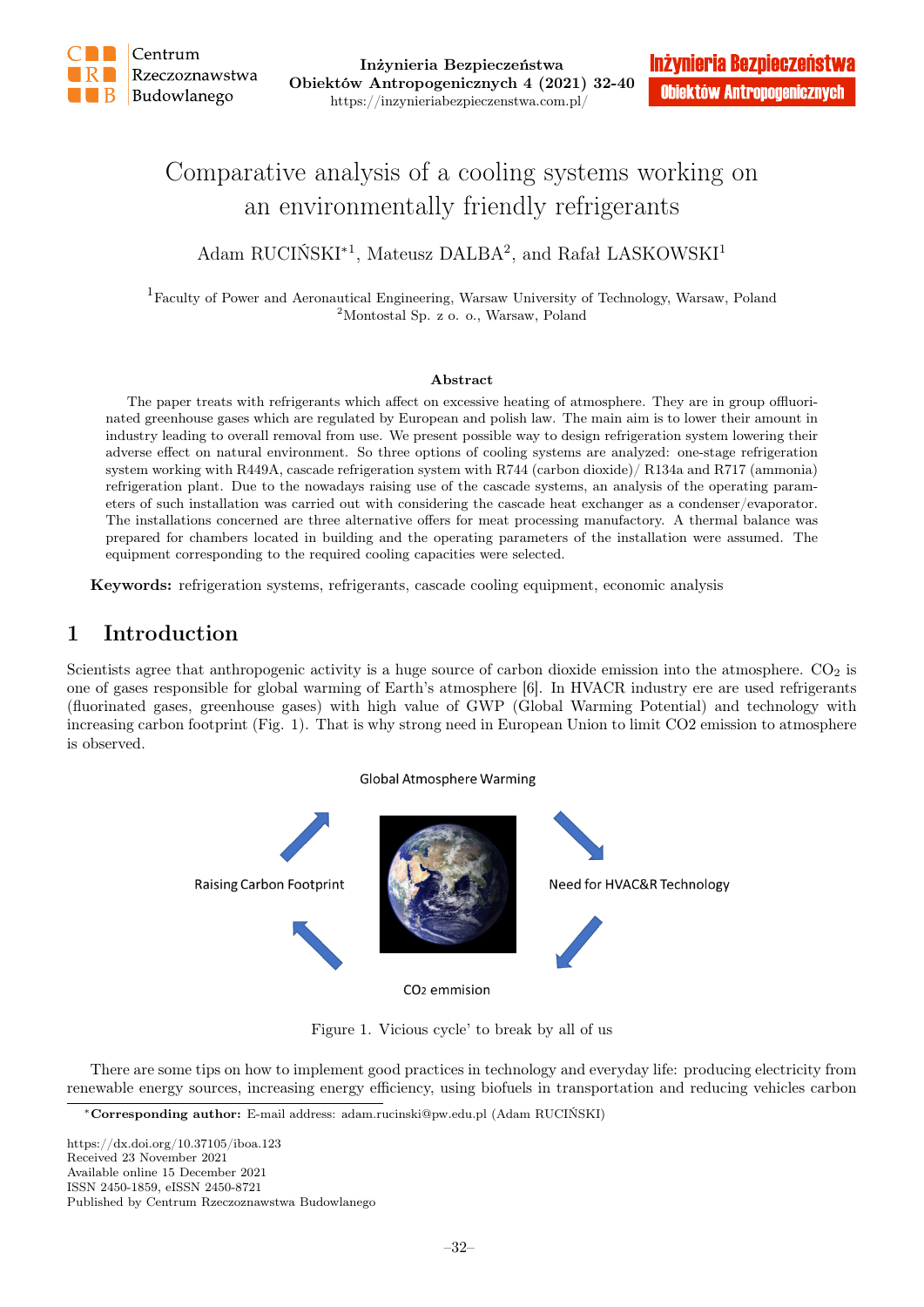footprint. Moreover, there are reduction of fluorinated refrigerants in HVACR industry and public transport instead of driving by car. In large cities people are encouraged to choose walking, bike or carpool to get their destinations. Other ones are using reusable containers or bottles instead of individual plastic ones and to eat less red meat.

Moreover, there are some law to be followed. First, the Regulation (EU) No 517/2014 of the European Parliament and of the Council of 16 April 2014 on fluorinated greenhouse gases and repealing Regulation (EC) No. 842/2006 and Regulation of the European Parliament and of the Council (EC) No 1005 / 2009 of 16 September 2009 on substances that deplete the ozone layer [15].

There are also regulations that creates certification of a personnel, manufacturers and companies:

- Commission Implementing Regulation (EU) 2015/2067 of November 17, 2015 (stationary refrigeration, airconditioning and heat pump equipment as well as refrigeration units for trucks and refrigerated trailers)
- Commission Regulation (EC) No 304/2008 of April 2, 2008 (stationary fire protection systems and fire extinguishers)
- Commission Implementing Regulation (EU) 2015/2066 of 17 November 2015 (electric switchgears)
- Commission Regulation (EC) No 306/2008 of 2 April 2008 (solvents based on fluorinated greenhouse gases)

The implementation of European regulations into Polish law resulted from the adoption of the Act of 15 May 2015 on substances that deplete the ozone layer and on some fluorinated greenhouse gases. The Act was amended by the Act of 12 July 2017 amending the act on substances that deplete the ozone layer and on some fluorinated greenhouse gases and some other acts, hereinafter referred to as the "amending act". The Amending Act came into force on 23 September 2017 and implements the provisions of Regulation (EC) No. 517/2014 of the European Parliament and of the Council of April 16, 2014 on fluorinated greenhouse gases, repealing the Regulation (EC) No. 842/2006 into national law.

In Europe, after the phase-out of CFCs, the use of HFC refrigerants is now being intensively reduced. From the 1st of January 2020 there is the ban on stationary refrigeration equipment that contains HFCs with a GWP of 2,500 or greater, except for equipment designed to cool below  $-50^{\circ}$ C. Then, from the 1st of January 2022 it will be the ban of multi-aggregate centralised refrigeration systems for commercial use with a capacity of 40kW or more that contain fluorinated greenhouse gases with a GWP of 150 or more, apart from first-stage cascade systems which may use greenhouse gases with a GWP of 1500 or more [3, 5, 7, 14].

## 2 Method

Industry branches have to adapt mentioned regulations, technologies have to be be rebuilt. It is the reason for analysis of one-stage refrigeration system working with R449A refrigerant, cascade refrigeration system with R744 (carbon dioxide)/ R134a and R717 (ammonia) refrigeration plant. These systems could be applied in different branches of industry.

### 2.1 Refrigerants

R449A refrigerant (GWP=1397, 64% lower than R404A) is a mixture of R32, R125, R134a and R1234yf. It is nonflammable, due to the presence of the extinguishing compound R125. Therefore, it has been awarded Safety Class A1 according to ASHRAE 34 and EN 378, which means that the substance has low toxicity and will not spread flame at 18<sup>o</sup>C and 101 300 Pa. R449A contains no chlorine so its ODP (Ozone Depletion Potential) is zero.

Regarding its chemical stability, R449A is more sensitive to decomposition in the presence of air. During the breakdown of molecules, fluoride ions and organic acids occurs which are destructive to the POE oil and corrosive to the expansion valves and sliding components. Basic disadvantage of R449A application is its temperature glide from 1.5 to 5 K depending on operating conditions.

R744 refrigerant (carbon dioxide  $CO<sub>2</sub>$ ) has a long tradition in refrigeration technology, dating back to the 19th century. It has  $ODP = 0$  and  $GWP = 1$ . Besides it is chemically neutral, non-flammable, non-toxic directly, but the allowable carbon dioxide content in the air is lower than HFCs and special safety devices and CO2 detection systems may need to be installed in enclosed spaces. There is no need to recover and disposal. Its high specific volumetric cooling capacity, which, depending on the operating parameters, is from 5 to 8 times higher than HFCs.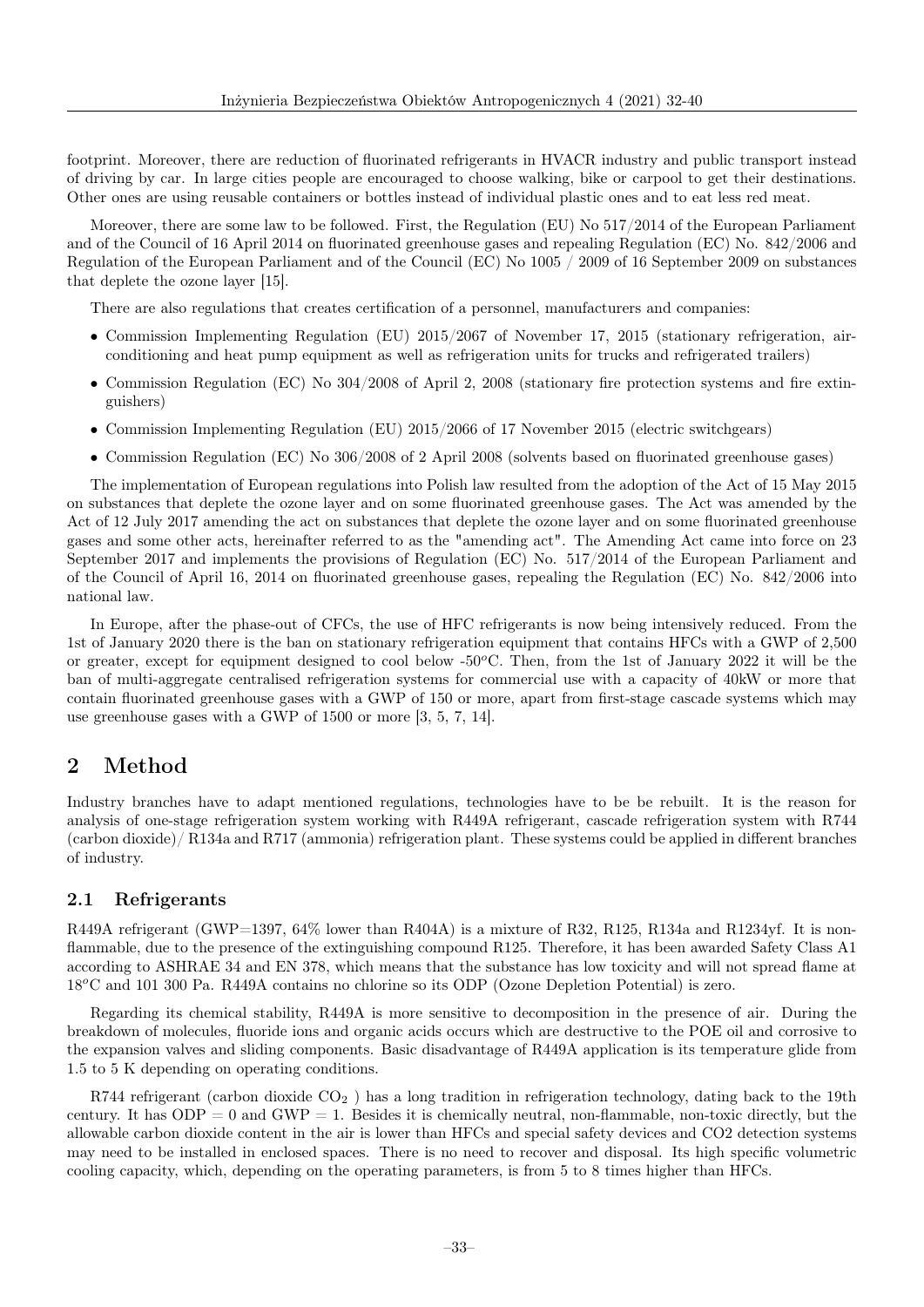Other key features regarding the properties of CO2 compared to other HFCs are higher operating pressure at the same temperature, narrower operating temperature range and triple point at much higher pressure (-56.5oC; 5.18bar). The critical point at the low temperature  $(31.0^{\circ}\text{C}; 73.75 \text{ bar})$  is a problem but technically to overcome thanks to supercritical cycles.

R717 refrigerant (Ammonia) is old and still very good solution for refrigeration plants. Its molecular weight is 17 and boiling point is  $-2.22^{\circ}$ C). Ammonia has highest refrigerating capacity per mass unit of any refrigerant and a number of other excellent thermal properties. However, it is toxic, explosive and flammable within certain conditions. Ammonia is used as refrigerant prominently in the refrigeration systems of food industry like dairies, ice creams plants, frozen food production plants, cold storage warehouses, processors of fish, poultry and meat and number of other applications [1].

### 2.2 Assumptions for refrigeration system

For further comparative analysis assumptions should be taken into consideration. Underneath, there are some of them for modelling of meat refrigeration plant.

- Freezing product: pork;
- Input temperature of product:  $+15^{\circ}$ C;
- Mass of meat: 40 tonne per day;
- Doors opening time: 3 hours per day.

Information about dimensions of chambers and freezing channels with their demand of refrigeration capacity are shown in Table 1 [8].

| Chamber                | Dimensions $[m]$ |       | Chamber | Temperature inside                                       | Refrigeration  |               |
|------------------------|------------------|-------|---------|----------------------------------------------------------|----------------|---------------|
|                        | Length           | Width | Height  | volume $\rm{[m^3]}$<br>the chamber $\lbrack^{o}C\rbrack$ |                | capacity [kW] |
| Freezing<br>chamber I  | 45               | 15    | 9       | 6075                                                     | $-22 \div -25$ | 90            |
| Freezing<br>chamber II | 30               | 15    | 9       | 4050                                                     | $-22 \div -25$ | 60            |
| Tunnel<br>freezer      | 15               | 11    | 5       | 825                                                      | $-33 \div -35$ | 220           |

Table 1. Dimensions and refrigeration capacity demand of refrigeration objects

In the following chapters of this article, detailed operating parameters of the three analyzed refrigeration systems were defined.

#### 2.2.1 One-stage refrigeration systems based on R449A

Freezing chamber I is equiped with 4 air coolers using 4 compressors in one system. Freezing chamber II is equiped with 2 air coolers using 3 compressors in one system. Tunnel freezing is equipped with 4 air coolers using 2 independent systems with 3 units (2 air coolers per 3 compressors). This solution protects against a complete loss of refrigeration capacity during a failure, because while one chiller is down, the others one can work [21].

Table 2. Temperatures in freezing chambers I and II for R449A refrigerant

| Condensation temperature | $t_{c,449A}$ | $42.00\textdegree C$  |
|--------------------------|--------------|-----------------------|
| Condensation pressure    | $p_{c,449A}$ | $17.46\,\mathrm{bar}$ |
| Evaporation temperature  | $t_{o,449A}$ | $-32.00^{\circ}$ C    |
| Evaporation pressure     | $p_{o,449A}$ | $1.47$ bar            |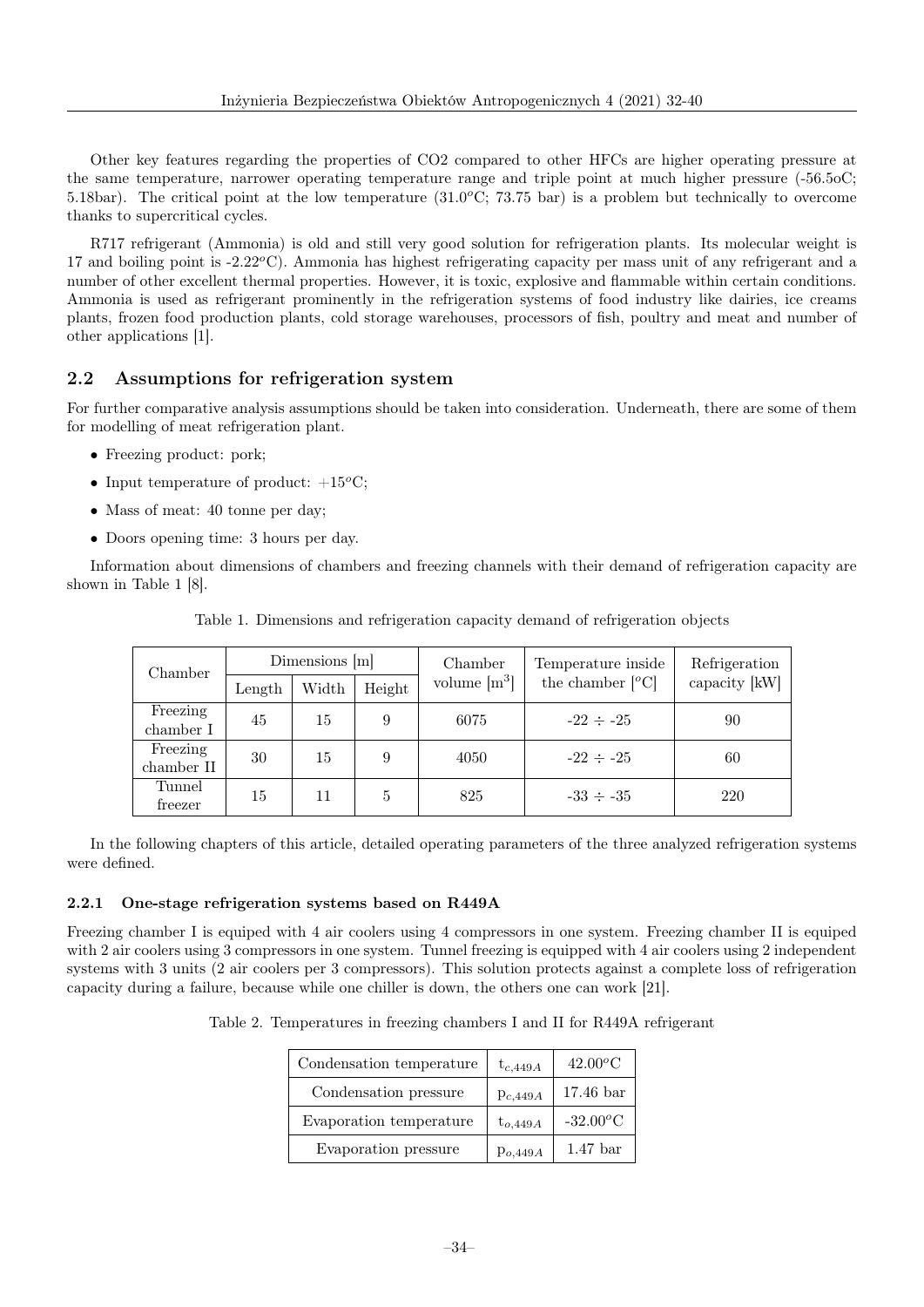| Condensation temperature | $t_{c449A}$ | $42.00\textdegree C$  |
|--------------------------|-------------|-----------------------|
| Condensation pressure    | Pc449A      | $17.46\,\mathrm{bar}$ |
| Evaporation temperature  | $t_{o449A}$ | $-41.00\text{°C}$     |
| Evaporation pressure     | Po449A      | $0.91$ bar            |

Table 3. Temperature in tunnel freezer (refrigerant R449A)

| Table 4. Electric power demand of refrigeration systems (refrigerant R449A) |  |  |  |  |  |  |  |
|-----------------------------------------------------------------------------|--|--|--|--|--|--|--|
|-----------------------------------------------------------------------------|--|--|--|--|--|--|--|

| Chamber             | Equipment             | Number         | Electric<br>power demand [kW] |
|---------------------|-----------------------|----------------|-------------------------------|
|                     | Compressor unit       | $\mathbf{1}$   | 68.40                         |
| Freezing chamber I  | Refrigerant tank 150L | 1              |                               |
|                     | Condenser             | $\mathbf{1}$   | 9.84                          |
|                     | Air cooler            | 4              | 7.20                          |
|                     | Compressor unit       | $\mathbf{1}$   | 40.70                         |
| Freezing chamber II | Refrigerant tank 80L  | 1              |                               |
|                     | Condenser             | $\mathbf{1}$   | 7.20                          |
|                     | Air cooler            | $\overline{2}$ | 4.20                          |
|                     | Compressor unit       | $\overline{2}$ | 261.60                        |
| Tunnel freezer      | Refrigerant tank 150L | $\overline{2}$ |                               |
|                     | Oil cooler            | $\overline{2}$ | 5.80                          |
|                     | Condenser             | $\mathfrak{D}$ | 19.68                         |
|                     | Air cooler            | 4              | 38.40                         |

### 2.2.2 Cascade refrigeration system with R134a/R744 refrigerants

Freezing chamber I is equipped with 4 air coolers with 2 compressors working in low temperature cycle with R744 refrigerant. High temperature cycle is working with 3 compressors charged with R134a refrigerant. One of the R744 compressors and one of the R134a compressors will be equipped with a frequency converter to provide smooth refrigeration capacity control.

Freezing chamber II is equipped with 2 air coolers with 2 compressors working in low temperature cycle with R744 refrigerant. High temperature cycle is working with 3 compressors charged by R134a refrigerant. One of the R744 compressors and one of the R134a compressors are equipped with a frequency converter to provide smooth refrigeration capacity control.

Tunnel freezing is equipped with 4 air coolers using 2 independent systems (2 air coolers for each system). This solution provides greater reliability and safety. Then it is ability to operate at half capacity during a failure and maintenance to be performed by shutting down one of the system while the other is still running.

Low temperature cycle charged by R744 refrigerant is working with 2 compressors. High temperature cycle is working with 3 compressors charged by R134a refrigerant. One of the R744 compressors and one of the R134a compressors are equipped with a frequency converter to provide smooth refrigeration capacity control as needed.

The condensation temperature of the carbon dioxide and the temperature difference in the cascade heat exchanger (the boiling temperature of the R134a refrigerant) are influencing on working load of low and high temperature cycle's compressors respectively [2, 9, 16]. As the condensation temperature of carbon dioxide decreases both the power of low temperature cycle's compressors and the final temperature of compression are reducing. However, this has a negative impact on the high temperature cycle because it must take more heat from the condensing R744. For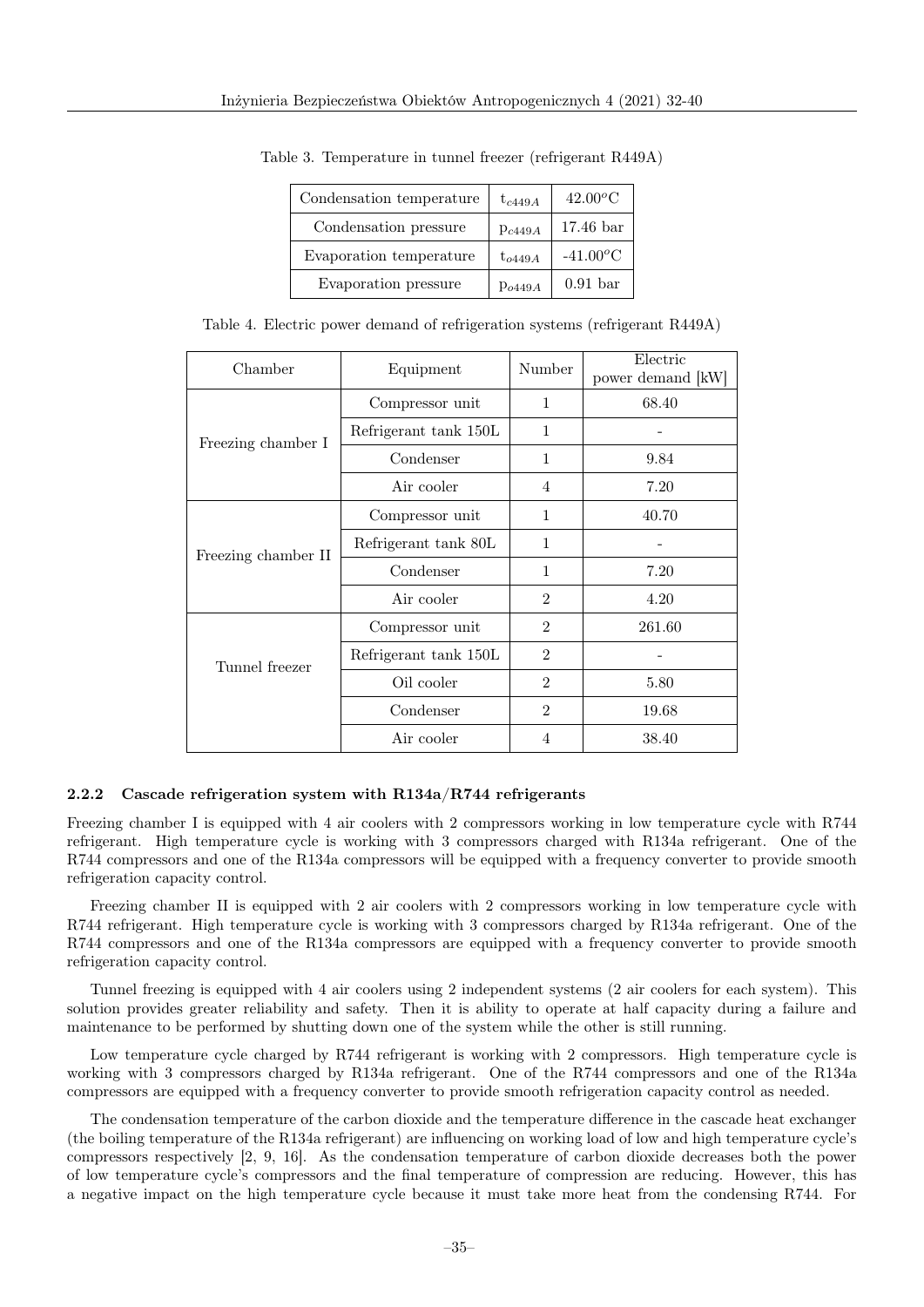| R134a (high-temperature cycle) |              |                       |  |  |
|--------------------------------|--------------|-----------------------|--|--|
| Condensation temperature       | $t_{c,134a}$ | $42.00^{\circ}$ C     |  |  |
| Condensation pressure          | $p_{c,134a}$ | $10.72$ bar           |  |  |
| Evaporation temperature        | $t_{o,134a}$ | $-12.00^{\circ}$ C    |  |  |
| Evaporation pressure           | $p_{o,134a}$ | $1.85$ bar            |  |  |
| R744 (low-temperature cycle)   |              |                       |  |  |
| Condensation temperature       | $t_{c,744}$  | $-8.00^{\circ}$ C     |  |  |
| Condensation pressure          | $p_{c,744}$  | $28.03\,\mathrm{bar}$ |  |  |
| Evaporation temperature        | $t_{o,744}$  | $-32.00^{\circ}$ C    |  |  |
| Evaporation pressure           | $p_{o,744}$  | $13.34\,\mathrm{bar}$ |  |  |

Table 5. Temperature in freezing chambers I and II for R134a/R744 cascade system

Table 6. Temperature in tunnel freezer for R134a/R744 cascade system

| R134a (high-temperature cycle) |              |                       |  |
|--------------------------------|--------------|-----------------------|--|
| Condensation temperature       | $t_{c,134a}$ | $42.00^{\circ}$ C     |  |
| Condensation pressure          | $p_{c,134a}$ | $10.72\,\mathrm{bar}$ |  |
| Evaporation temperature        | $t_{o,134a}$ | $-12.00\textdegree C$ |  |
| Evaporation pressure           | $p_{o,134a}$ | $1.85$ bar            |  |
| R744 (low-temperature cycle)   |              |                       |  |
| Condensation temperature       | $t_{c,744}$  | $-8.00^{\circ}$ C     |  |
| Condensation pressure          | $p_{c,744}$  | $28.03\,\mathrm{bar}$ |  |
| Evaporation temperature        | $t_{o,744}$  | $-41.00^{\circ}$ C    |  |
| Evaporation pressure           | $p_{o,744}$  | 9.33 bar              |  |

a carbon dioxide condensation temperature of  $-4^{\circ}\text{C}$  the enthalpy difference between saturated vapour and saturated liquid is 242.55 kJ/kg. However, for a temperature of -10 $^{\circ}$ C this value is 258.62 kJ/kg. Lowering the condensation temperature of R744 one should also lower the evaporation temperature of R134a. Then the situation is reversed. As the evaporation temperature decreases, the enthalpy difference of the refrigerant decreases too [4, 11, 17].

The analysis of different configurations of  $CO<sub>2</sub>$  condensing temperature and temperature difference in the cascade exchanger is shown in the graph below. It shows that the optimum carbon dioxide condensing temperature is  $-8^{\circ}\text{C}$ and the temperature difference in the cascade exchanger is  $4^{\circ}$ C, resulting in an R134a evaporation temperature of  $-12^{\circ}$ C.

It is observed that decreasing the temperature difference in a cascade heat exchanger results in a continuous increase of EER. This is undoubtedly true, however heat exchange with infinitely small temperature difference is an ideal to which all heat exchanger manufacturers strive. Therefore, in this paper it is assumed that the achievable temperature difference between the fluids is  $4^{\circ}$ C.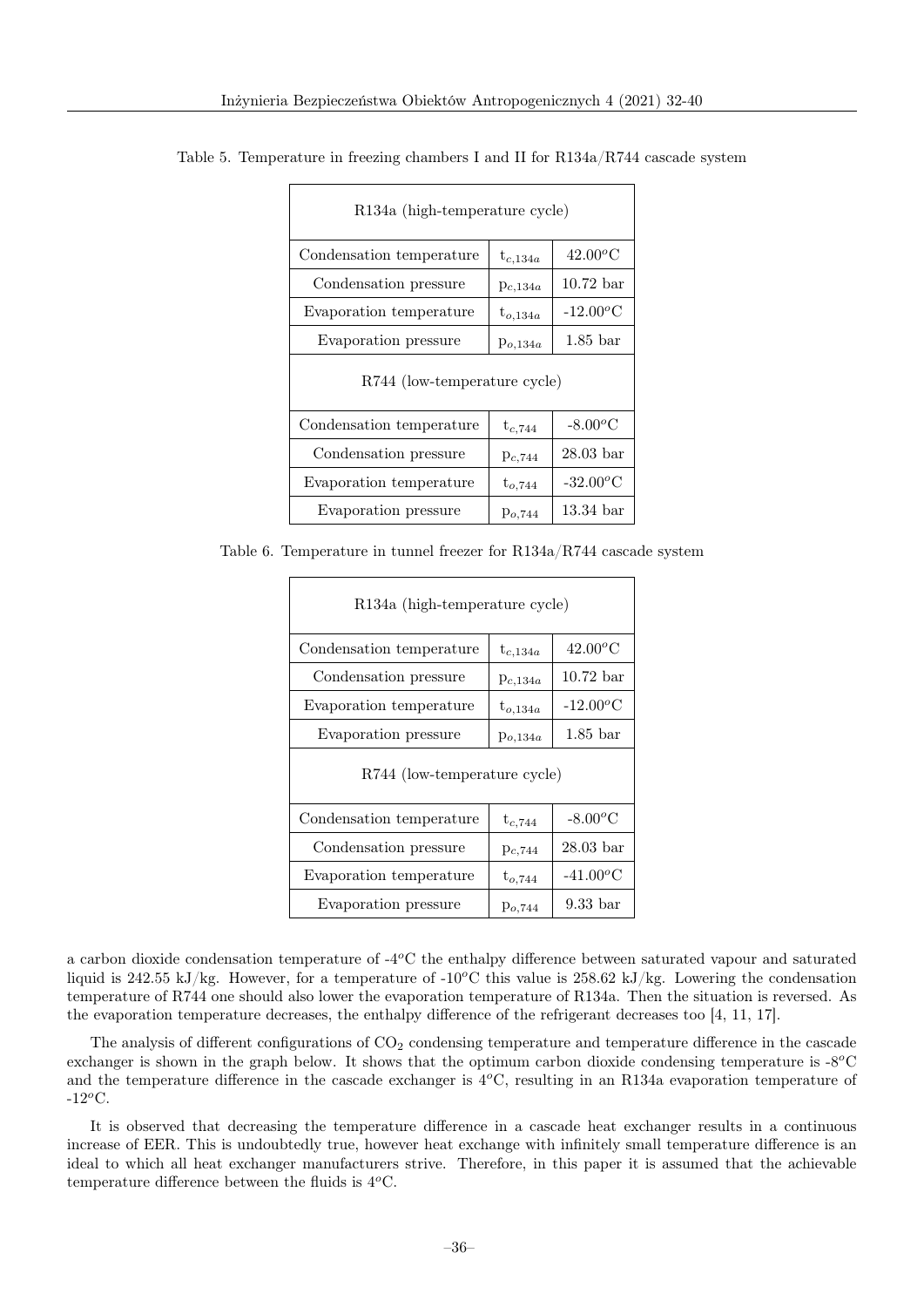

Figure 2. EER coefficient depending on both R744 condensation temperature and temperature difference in cascade heat exchanger

| Chamber             | Equipment                  | Number         | Electric<br>power demand [kW] |
|---------------------|----------------------------|----------------|-------------------------------|
|                     | Compressor unit with R134a | $\mathbf{1}$   | 45.70                         |
|                     | Refrigerant tank 150L      | $\mathbf{1}$   |                               |
| Freezing chamber I  | Compressor unit with R744  | 1              | 20.80                         |
|                     | Condenser                  | $\mathbf{1}$   | 8.20                          |
|                     | Air cooler                 | $\overline{4}$ | 8.40                          |
|                     | Compressor unit with R134a | $\mathbf{1}$   | 30.40                         |
|                     | Refrigerant tank 100L      | $\mathbf{1}$   |                               |
| Freezing chamber II | Compressor unit with R744  | $\mathbf{1}$   | 14.40                         |
|                     | Condenser                  | $\mathbf{1}$   | 8.80                          |
|                     | Air cooler                 | $\overline{2}$ | 4.20                          |
|                     | Compressor unit with R134a | $\overline{2}$ | 110.60                        |
| Tunnel freezer      | Refrigerant tank 150L      | $\overline{2}$ |                               |
|                     | Compressor unit with R744  | $\mathfrak{D}$ | 73.60                         |
|                     | Condenser                  | $\overline{2}$ | 19.68                         |
|                     | Air cooler                 | 4              | 38.40                         |

Table 7. Electric power demand of three refrigeration systems with R134a/R744 cascade system

### 2.2.3 Refrigeration system with R717 (ammonia) refrigerant

The ammonia plant was designed as a central plant with a cooling capacity to serve the whole facility. The coolers in the Freezing chambers I and II and Freezing tunnel will be powered by liquid ammonia pumps. Defrosting will be done with hot gas. The centralized installation allow to equip the facility with an additional cooler in the shipping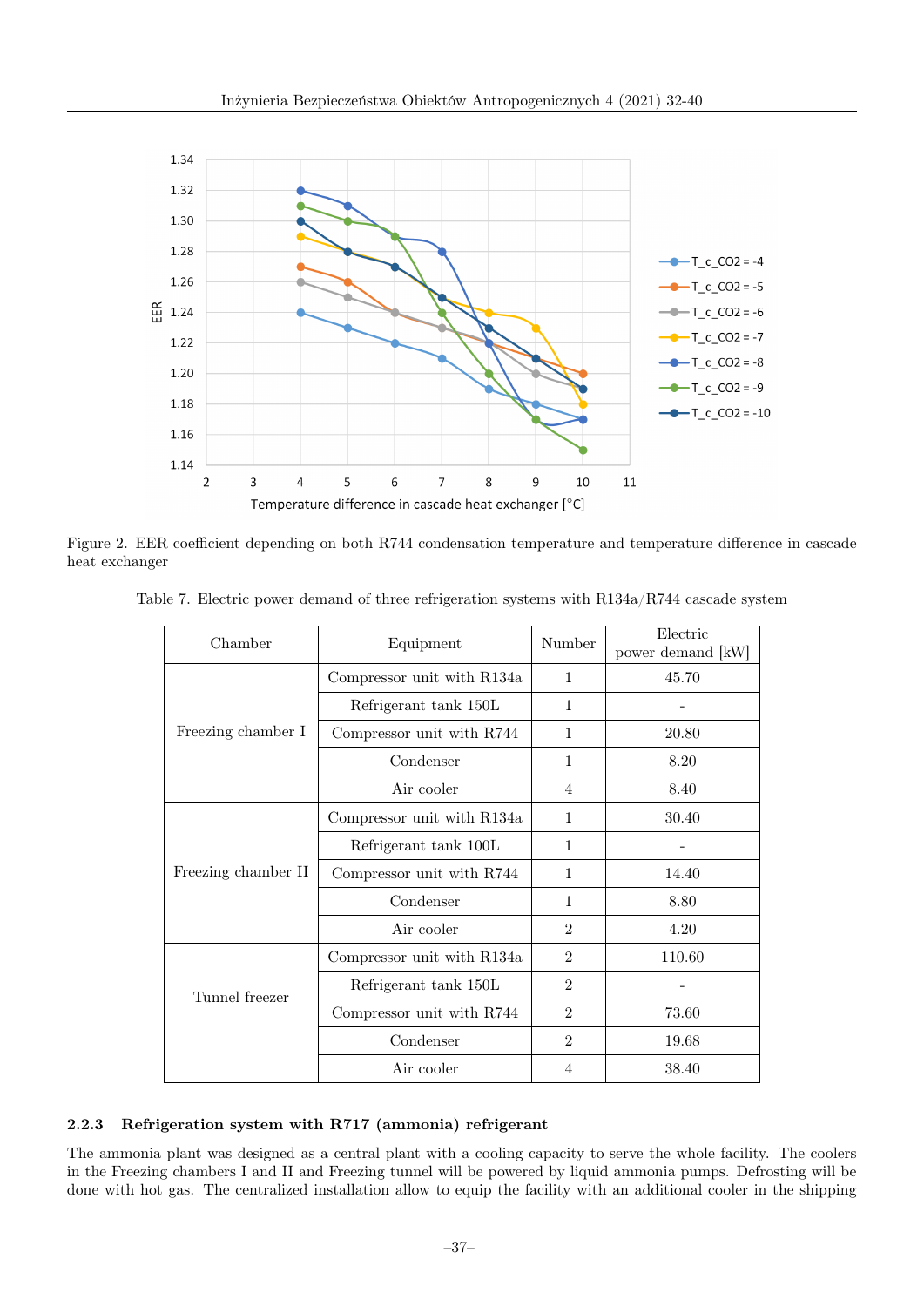room. It will be an under-ceiling cooler, operating in direct ammonia evaporation, equipped with electric heaters for defrosting.

Freezing chamber I is equipped with 4 air coolers and Freezing chamber II is equipped with 2 air coolers. Tunnel freezing is equipped with 4 air coolers. All air coolers are charged with 2 screw compressors.

| Condensation temperature | $t_{c,R717}$  | $35.00^oC$  |
|--------------------------|---------------|-------------|
| Condensation pressure    | $p_{c,R717}$  | $13.12$ bar |
| Evaporation temperature  | $t_{o, R717}$ | $-40.00^oC$ |
| Evaporation pressure     | $p_{o,R717}$  | $0.72$ bar  |

Table 8. Parameters of ammonia refrigeration system

Table 9. Electric power demand of three refrigeration systems with R744 (ammonia) refrigerant

| Overall cooling capacity | Equipment                     | Amount         | Electric<br>power demand [kW] |
|--------------------------|-------------------------------|----------------|-------------------------------|
|                          | Compressor unit               | 1              | 323.80                        |
|                          | Condenser                     | 1              | 44.00                         |
|                          | Ammonia separator tank        | 1              |                               |
|                          | Ammonia liquid pumps          | 3              | 8.60                          |
| $Q_o = 385$ kW           | Economizer                    | 1              |                               |
|                          | Liquid level regulating valve | 1              |                               |
|                          | Automatic oil system          | 1              |                               |
|                          | Air cooler                    | $\overline{2}$ |                               |
|                          | Air cooler                    | 4              | 47.90                         |
|                          | Air cooler                    | 4              |                               |
|                          | Air cooler                    | 1              |                               |

Table 10. Calculated overall energy efficiency of refrigeration EER based on equipment's data

|                             | R449A refrigeration<br>system | CO <sub>2</sub> /R134a<br>cascade refrigeration<br>system | R717 refrigeration<br>system |
|-----------------------------|-------------------------------|-----------------------------------------------------------|------------------------------|
| Refrigeration capacity [kW] | 372.40                        | 390.40                                                    | 464.00                       |
| Electric power [kW]         | 463.02                        | 383.18                                                    | 424.30                       |
| EER.                        | 0.80                          | $1.02\,$                                                  | 1.09                         |

### 3 Disscusion

A single-stage refrigeration circuit operating with direct evaporation of refrigerant in evaporators is considered. The low evaporating temperature results in low efficiency of the system. The high evaporating and condensing pressure difference results in high energy consumption and low cooling capacity. Another disadvantage is the high service cost in case of loss of the refrigerant R449A, which is a multi-component mixture. In addition, with large quantities of refrigerant, European Union law requires the use of rather expensive stationary refrigerant detection system.

A cascade installation with R134a/R744 is characterized by low energy consumption in comparison with the cooling capacity. Cascade systems are considered to be the most modern and environmentally friendly solutions. Due to the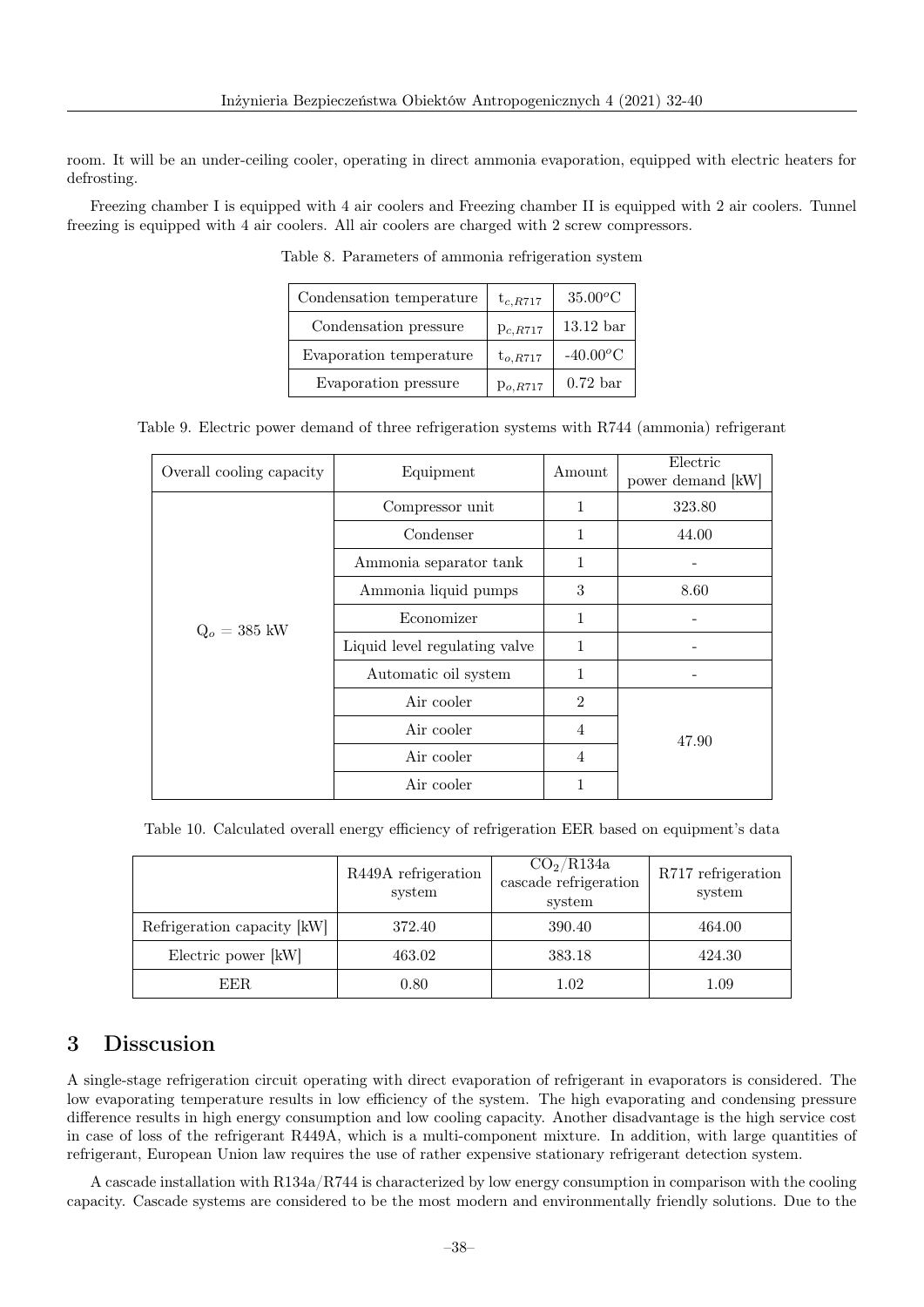use of synthetic refrigerant only in the second stage, carbon dioxide cooling circuit, the amount of working refrigerant in the installation can be significantly reduced. In case of leakage of carbon dioxide, the operator does not have to pay environmental charges and the price of gas is lower than for synthetic refrigerants. However, the capital cost of such installations is high. Since carbon dioxide has a high working pressure, pipelines have to be be made of materials with high mechanical strength. Because of the connection of two independent circuits to each other, it is necessary to ensure appropriate efficiency regulation by driving compressor engines with frequency converters and using an electronic expansion valve in the second stage circuit.

The last solution is the plant based on ammonia. Ammonia is a natural refrigerant with zero ODP and zero GWP. Ammonia plants are characterized by high EER. The pumped evaporator feed characteristic of ammonia plants provides very good heat transfer conditions in the refrigerated rooms [12, 13, 19]. The installation is the most durable among the presented ones, which is confirmed by ammonia installations operating for several dozen years. Ammonia is cheap, easily detectable due to its strong and characteristic smell detectable at health safe concentrations [10, 18]. Unlike synthetic refrigerants, ammonia detectors work very efficiently and are connected to the automatic emergency ventilation in the engine room. The disadvantages of this type of installation are the highest investment costs and the high factor filling due to the pump system. In addition, it is necessary to remember about the water treatment system necessary for the proper and long-term operation of evaporative condensers, as well as about daily professional service [20].

### 4 Conclusions

In summary, producers of synthetic refrigerants show that they are able to meet the requirements of European Union legislation and produce new refrigerants that are less and less harmful to the environment. Unfortunately, these factors do not show the energy efficiency that is satisfactory for the users of the installation, which exposes the recipients to high operating costs. An increasingly popular alternative is the natural refrigerants that gave rise to refrigeration. And what should be emphasized, refrigeration is so needed today in many industries. By opting for slightly higher investment costs, you can use modern and more energy-efficient devices, and most importantly, without any legal restrictions. In the case of natural refrigerants, you can not worry about environmental fees or keeping device cards in the Central Register of Operators, which requires recording each service operation and carrying out periodic leakage checks. With current laws and regulations, it can be concluded that natural refrigerants will soon be replacing synthetic ones, and history will come full circle. Refrigeration will return to substances that were used at the dawn of time.

### References

- 1. Ammonia Gas used as a Refrigerant in Refrigeration System https://www.brighthubengineering.com/hvac/ 64242-properties-of-ammonia-gas-or-r717-used-as-refrigerant/.
- 2. Bagiński, D. & Bonca, Z. Ocena techniczno-ekonomiczna kaskadowego systemu chłodzenia opartego na układzie amoniak – dwutlenek węgla. Technika Chłodnicza i Klimatyzacyjna 2-4, 48–52 (2008).
- 3. Banaszek, J., Bzowski, J. & Domański, R. Termodynamika. Przykłady i zadania (Oficyna Wydawnicza Politechniki Warszawskiej, Warszawa, 1998).
- 4. Bansal, P. A review Status of CO2 as a low temperature refrigerant: Fundamentals and R and D opportunities. Applied Thermal Engineering 41, 18–29 (2012).
- 5. Baryłka, A. Effort of the protective structure of the shelter under the influence of an external fire. Archive of Mechanical Engineering 68, 183–193 (2021).
- 6. Bolaji, B. & Huan, Z. Ozone depletion and global Warming: Case for the use of natural refrigerant a review. Renewable and Sustainable Energy Reviews 18, 49–54. issn: 1364-0321 (2013).
- 7. Butrymowicz, D., Baj, P. & Śmierciew, K. Technika Chłodnicza (Wydawnictwo Naukowe PWN SA, Warszawa, 2014).
- 8. Czapp, M. & Charun, H. Bilans cieplny pomieszczeń chłodni. Zasady opracowania (Wydawnictwo Uczelniane Politechniki Koszalińskiej, Koszalin, 1997).
- 9. Dopazo, J., Fernandez-Seara, J. & Sieres, J. Theoretical analysis of a CO2-NH3 cascade refrigeration system for cooling applications at low temperatures. Applied Thermal Engineering 29, 1577–1583 (2009).
- 10. Gruda, Z. & Postolski, J. Zamrażanie Żywności (Wydawnictwo Naukowo-Techniczne, Warszawa, 1999).
- 11. Grzebielec, A. New refrigerants used by heat pumps. Modern Engineering 3, 100–106. issn: 2450-5501 (2020).
- 12. Kalinowski, K. Amoniakalne Urządzenia Chłodnicze tom 2 (IPPU MASTA, Gdańsk, 2005).